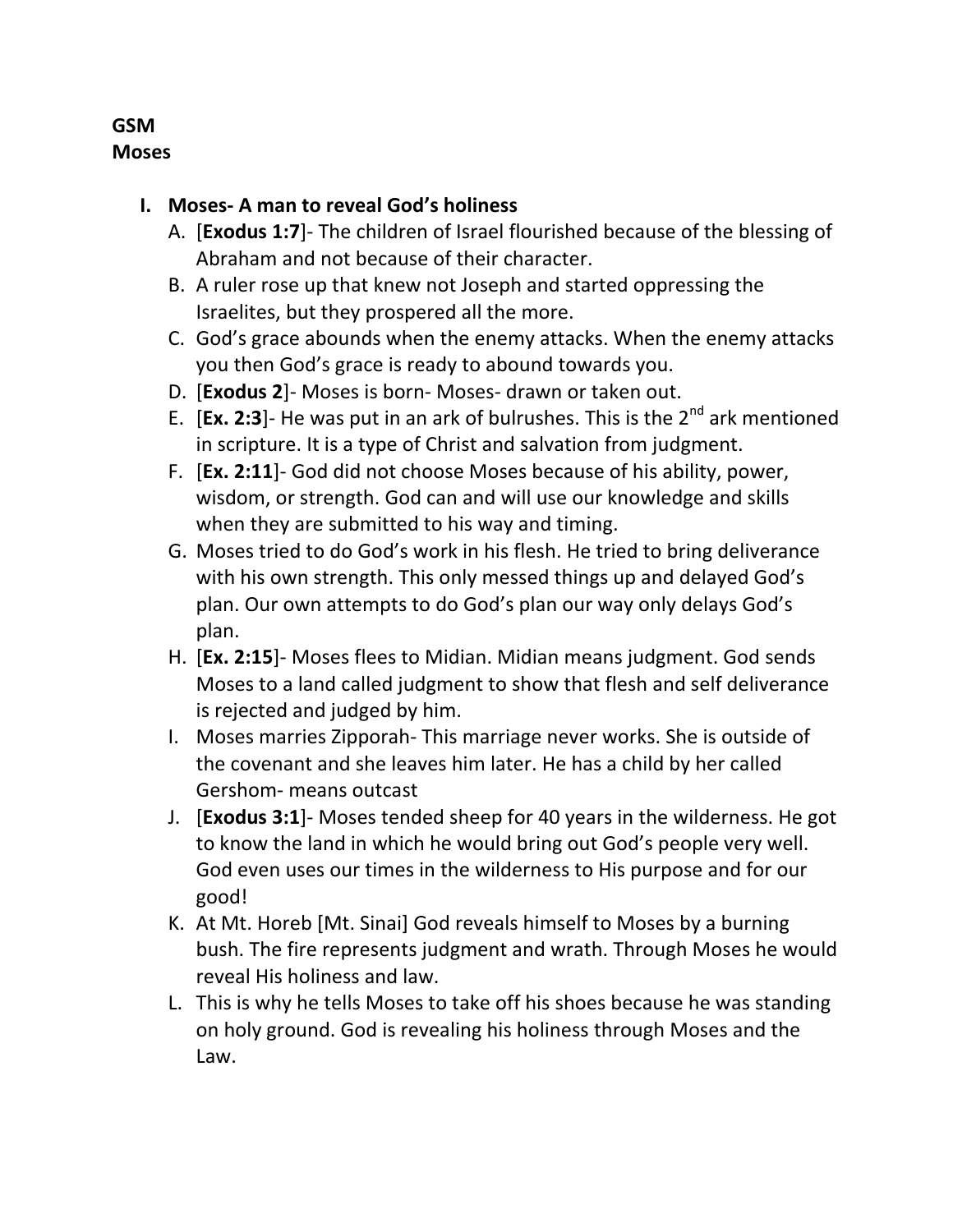- M. The bush that was not consumed by the fire represents Jesus. Jesus was in the bush not consumed by fire. Jesus took the fire of God and was not consumed. He rose from the fire victorious for us and as us. Those who endure the wrath of God outside of Jesus are consumed. God is a consuming fire.
- N. God calls Moses to be His instrument. God wanted Moses in the place where he trusted Him
	- 1. [**Ex. 3:11**]-Who am I that I should go before Pharaoh? Before Moses thought he was someone important that could stand before Pharaoh. Certainly I WILL BE WITH YOU!
	- 2. [**Ex. 3:13**]-God wanted Moses to know Him. What is your name? Moses name is no longer important! God is I AM. Whatever you lack and need God IS!
	- 3. [**Ex. 4:1**] What if they will not believe me? Ex. 3:18- God said they would heed him. God wants to show him redemption. God wanted Moses to know what God could do and on what basis He does it. He gives him three examples of His redeeming power. Three speaks of God's redemption. 1) wood rod becomes a serpent. The rod represents the cross. By the cross Jesus became a curse- serpent on the pole. It then is returned from a serpent to a symbol of salvation by resurrection. 2) Hand in bosom and becoming leprous shows how Christ became sin for us. He took on sin from man's bosom. He in resurrection came forth without sin. 3) Water turned to blood speaks of Jesus on the cross shedding his blood for us. The spear was thrust through and water come forth and then blood upon the ground. These three pictures show God's redemption from Satan and sin by the blood of Jesus.
	- 4. God wanted Moses to learn the power of His word. [**Ex. 4:10**]- Moses said that he had never been eloquent. This is not true. [**Acts 7:22**]- He was mighty in words. God wanted him to trust the ability of God's word and not Moses words. I will be with your mouth.
	- 5. Moses tells him to send someone else. This is where God gets angry. Moses is focused on himself and not God. We can go to two extremes. We can trust in our own positives or focus on our negatives. Both anger the Lord and call for his disapproval because it is focus on self. Pride is not found only in self exaltation but also in putting oneself down. Shyness is a sign of pride. It is focus on self.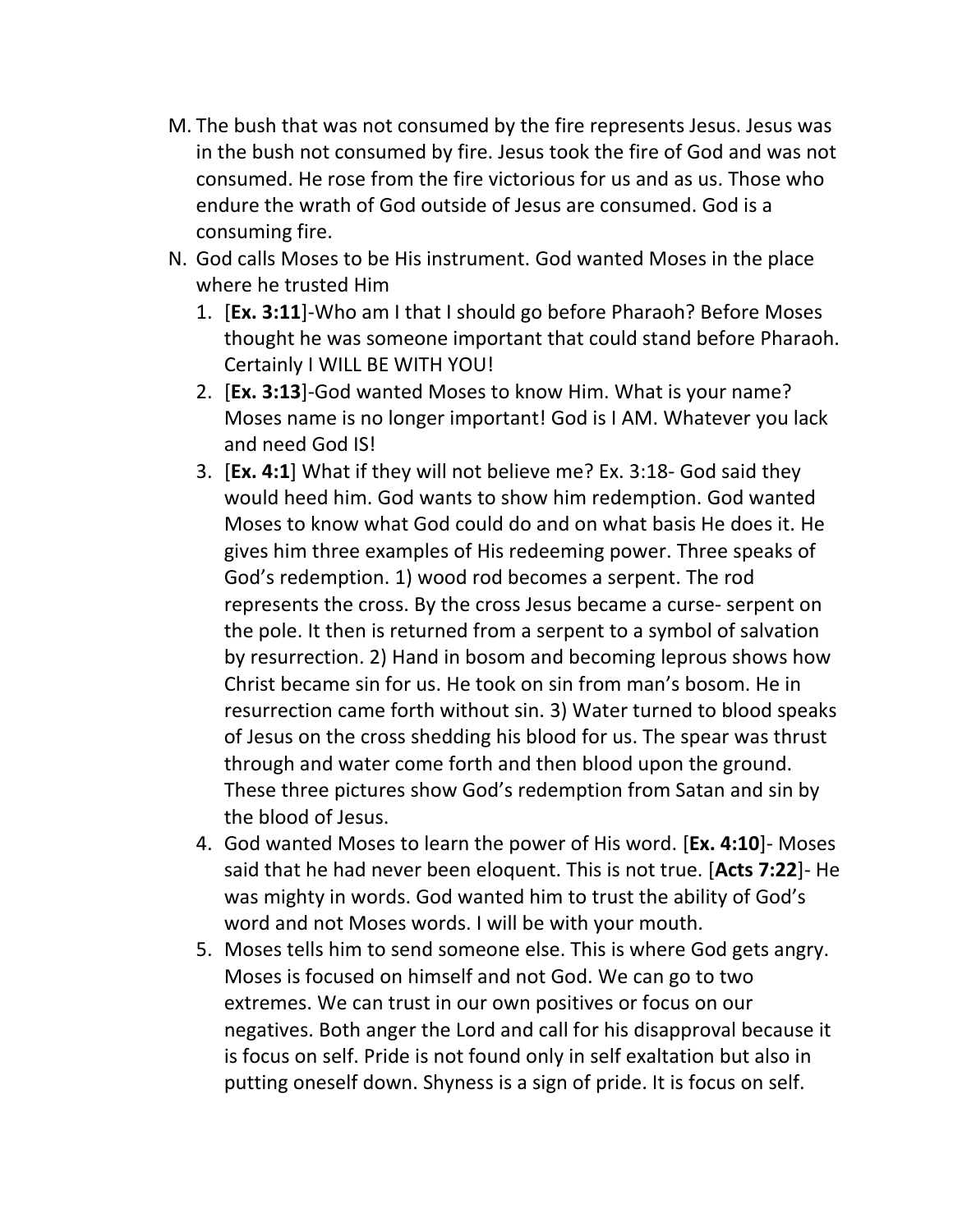Not wanting to be in front of others because of fear of people comes from self focus.

- 6. The rod is a type of the cross. By the rod you will do signs. [**Ex. 4:17**]- By the finished work on the cross God signs and wonders are performed. We pray and see miracles because of the cross, not because of our own holiness. It is Christ's holiness that brings miracles. The church at Galatia had to relearn this. The Spirit does miracles because of faith in the finished work of the cross.
- O. [**Ex. 4:24**]- God shows up to kill Moses! God sent Moses to deliver His people but Moses needs deliverance from God! Moses failed to circumcise his son.
	- 1. God made a covenant of grace with Abraham. Gen. 12, 15. He was saved by grace through faith
	- 2. Later God made a second covenant with Abraham and gave him circumcision. [**Gen 17**]. This was a type of the Law. God commanded Abraham to walk blameless in this covenant.
	- 3. God is starting to reveal His law to and through Moses. God's judgment comes upon Moses for not obeying God in circumcising his son.
	- 4. Circumcision was to teach of our need for a new heart. The Law tells us to make our heart new. This takes a supernatural act of God's grace though.
	- 5. Zipporrah circumcises their son and throws the foreskin at him and calls him a bloody husband and she leaves him!
- P. Exodus 5- Moses appears to Pharoah
	- 1. **Vs. 4** They say they need to go out three days journey and sacrifice lest they be judged. Judgment is stayed from God because of sacrifice not good works.
	- 2. Pharaoh does not believe them and adds work to the Israelites
	- 3. **Vs. 21** The people murmur against Moses. They are not judged for this.
	- 4. **Vs. 22** Moses complains to God- He is not judged for this
- Q. [**Exodus 6**]- Moses goes again to the people but they do not believe him. They are not judged for this.
- R. [**Exodus 7**]- Moses appears again to Pharaoh and performs the miracle of the rod into a serpent. The magicians do the same thing, but Moses rod eats up all the other one's. This speaks of man's ways of salvation